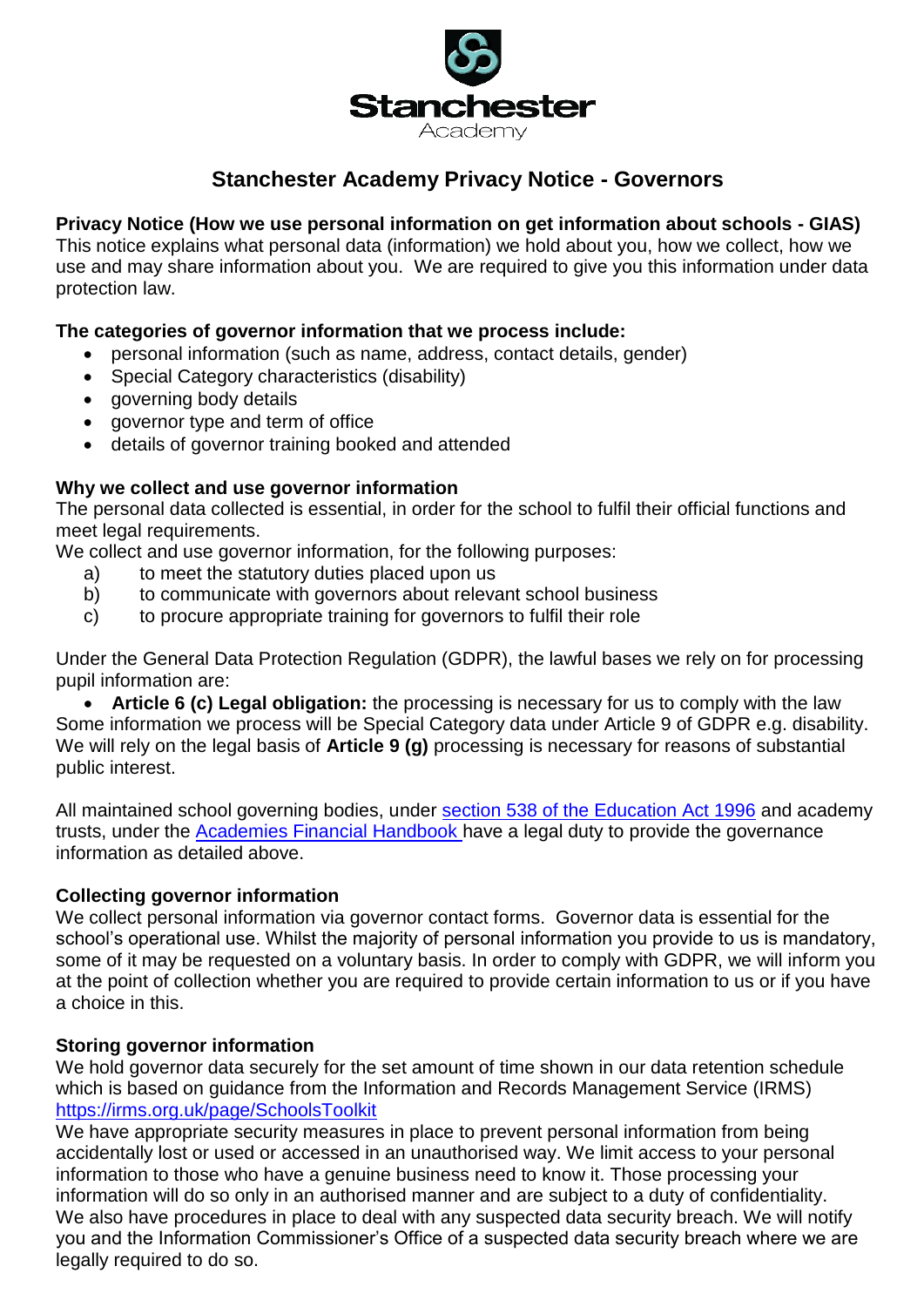

# **Who we share governor information with**

We routinely share this information with:

- Somerset Local Authority
- the Department for Education (DfE)

#### **Why we share governor information**

We do not share information about our governors with anyone without consent unless the law and our policies allow us to do so.

## **Somerset Local Authority**

We are required to share information about our governors with Somerset Local Authority under Section 30 of the Education Act 2002.

We will provide the Local Authority with names and contact details of the governing body in order for the LA to:

- maintain a governor database
- contact governors regarding statutory changes in legislation and details of training opportunities
- ascertain local authority governor vacancies to be filled
- assess and report on vacancies across the county

## **Department for Education**

The Department for Education (DfE) collects personal data from educational settings and local authorities. We are required to share information about our governors with the Department for Education (DfE), under:

We are required to share information about our governors with the (DfE) under the requirements set out in the [Academies Financial Handbook](https://www.gov.uk/government/publications/academies-financial-handbook) 

All data is entered manually on the GIAS system and held by DfE under a combination of software and hardware controls which meet the current [government security policy framework.](https://www.gov.uk/government/publications/security-policy-framework) For more information, please see 'How Government uses your data' section.

#### **Requesting access to your personal data**

Under data protection legislation, governors have the right to request access to information about them that we hold. To make a request for your personal information, contact the school.

You also have the right to:

- to ask us for access to information about you that we hold
- to have your personal data rectified, if it is inaccurate or incomplete
- to request the deletion or removal of personal data where there is no compelling reason for its continued processing
- to restrict our processing of your personal data (i.e. permitting its storage but no further processing)
- to object to direct marketing (including profiling) and processing for the purposes of scientific/historical research and statistics
- not to be subject to decisions based purely on automated processing where it produces a legal or similarly significant effect on you

If you have a concern or complaint about the way we are collecting or using your personal data, you should raise your concern with us in the first instance or directly to the Information Commissioner's Office at<https://ico.org.uk/concerns/>